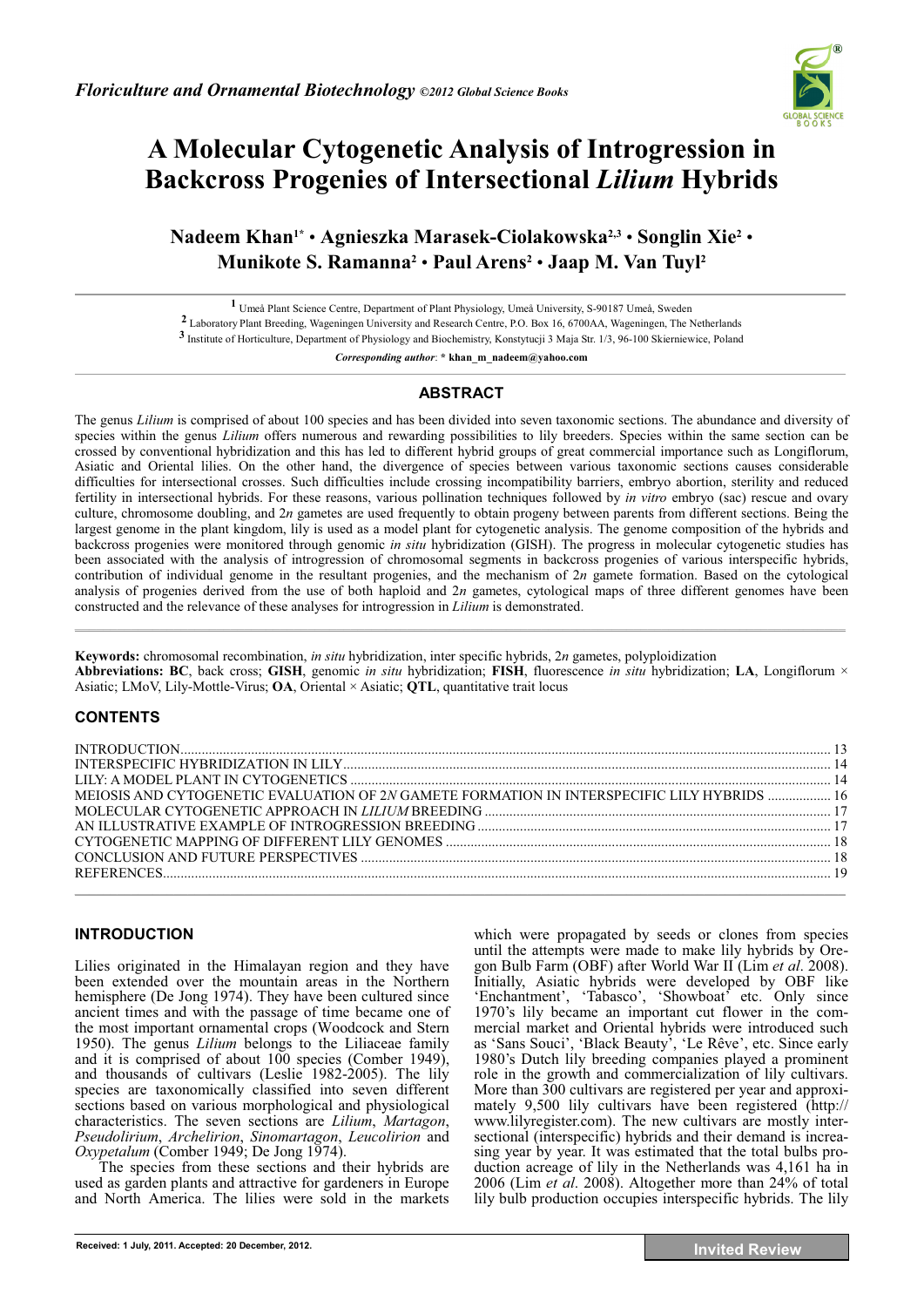

**Fig. 1 Figure from different lily hybrids.** (**A**) Longiflorum hybrids, (**B**) Asiatic hybrids (**C**) Oriental hybrids, and (**D**) Trumpet hybrids.

cultivars can be divided into three classes based on uses: one for cut flowers in the greenhouse, another as pot plant, and further for garden cultivation. Most of the cultivars, however, are interspecific hybrids within the sections (especially the Longiflorum, Oriental, Asiatic and Trumpet groups) and the most important cultivated groups are:

The **Longiflorum** hybrids (**L**-genome) originate from intra- or interspecific hybridization within the Leucolirion section. Most of these hybrids have trumpet-shaped, pure white flowers such as *L. longiflorum*, while *L. formosanum* have purple backed tepals. The hybrids in this section have a distinctive fragrance, year-round forcing ability and mostly outward-facing flowers (McRae 1990). Longiflorum hybrids involve the species *L. formosanum* and *L. longiflorum.*

The **Asiatic** hybrids (**A**-genome) are derived from interspecific crosses among at least 13 species of the Sinomartagon section such as *L. amabile*, *L. bulbiferum*, *L. cernuum*, *L. concolor*, *L. dauricum*, *L. davidii*, *L. duchartrei*, *L. lankongense*, *L. leichtlinii*, *L. maculatum*, *L. nepalense*, *L. pumilum*, and *L. tigrinum* (Leslie 1982-2005). Cultivars of Asiatic hybrid lilies have a wide colour variation in their flower tepals (orange, white, yellow, pink, red, purple and salmon) and early to late flowering (Woodcock and Stern 1950). Some species in this section show resistance to *Fusarium* and viruses (McRae 1998).

The **Oriental** hybrids (**O**-genome) are nowadays the most important lily hybrid group. They result from hybridization among six species of the Archelirion section. Generally, Oriental hybrids are late-flowering, with big and showy flowers with a pleasant fragrance (McRae 1998). Most Oriental hybrids show a fair degree of resistance to *Botrytis elliptica* (Barba-Gonzalez *et al*. 2005b). *L. alexandrae*, *L. auratum*, *L. japonicum*, *L. nobilissimum*, *L. rubellum*, *L. speciosum*, together make the Oriental lily hybrids.

The **Trumpet** hybrids (**T**-genome) are mostly selected for their flower type. The flowers are mostly yellow, sometimes pink and upright in position with distinctive fragrance. *L. henryi* and *L. regale* are included in this section*.* Longiflorum, Asiatic, Oriental and Trumpet hybrids have been shown in **Fig. 1**.

The species mentioned within each section are closely related. Since their genomes have close affinity, they are relatively easy to cross, and most of the  $F_1$  hybrids are fertile (McRae 1990; Van Tuyl *et al.* 2002). These intra specific or intra sectional hybrids will not be referred to as 'hybrids' hence forth in this manuscript. On the contrary, the species that belong to different sections are difficult to hybridize, their genomes are clearly differentiated and the  $F<sub>1</sub>$  hybrids are sterile (with a few exceptions) and they will be indicated as hybrids. The species of the mentioned four main groups of lilies possess valuable horticultural characters such as flower size, shape, colour, direction of the flowers, stem length, different forcing periods, and the resistance to various fungal and viral diseases caused by *Fusarium oxysporum*, *Botrytis elliptica* and LMoV (Straathof and Van Tuyl 1994; Straathof and Löffler 1994a, 1994b; McRae 1998). The main aim of lily breeding is to combine desirable traits from different sections into new cultivars.

The present review focuses on cytogenetic of lily species with relation to introgression in the back cross progenies of intersectional lily hybrids. The attention was given to the species which are used in breeding of improved cultivars, including interspecific hybrids. Another important topic which is discussed in this article is meiotic analysis in *Lilium* species and 2*n* gametes formation in interspecific lily hybrids. Some recent work on chromosomal recombination and their rearrangements in interspecific lily hybrids using molecular cytogenetic studies is also reviewed.

# **INTERSPECIFIC HYBRIDIZATION IN LILY**

As mentioned above lilies possess a wide variety of horticultural characteristics of major importance, like distinctive small and large flowers, various shapes and direction, wide variation in colours, different forcing time, variability in stem length and strength. However, resistance to certain pathogens restricted only to some species within different section. To combine these characteristics into a new hybrid, crosses are made despite of having pre- and post-fertilization barriers; however, this is the most important tool to combine traits from different sections to generate a completely new cultivar. **Fig. 2** represents the crossing polygon of successful crosses of species between different sections of the genus *Lilium.* It was found that some of the hybrids in Oriental and Asiatic lilies are resistant to *F. oxysporum*, and *B. elliptica* (Barba-Gonzalez *et al.* 2005b). The  $\overline{F_1}$  hybrids of these interspecific crosses are obtained by overcoming the pre- fertilization and post fertilization barriers by employing different strategies such as cut style, inter stylar or *in vitro* pollination techniques followed by ovule, ovary and embryo rescue techniques (Van Tuyl *et al*. 1989a, 1989b; Van Tuyl *et al*. 1991). However, the diploid interspecific hybrids of lily are sterile. The sterility of diploid  $F_1$ hybrids can be overcome e.g., *via* induction of polyploidization by treating diploid hybrids with colchicine or oryzalin (mitotic polyploidization) (Van Tuyl *et al*. 1992). Resulting tetraploid plants can be used for backcrossing with one of the putative parents to get triploid progenies in  $4x - 2x$  cross combination. Although in such case,  $F_1$  hybrid fertility is recovered, there are very little chances to get genetic variation in the subsequent progenies due to autosyndetic chromosome pairing between the parental genomes. However, it was found that some  $F_1$  LA and OA hybrids produced 2*n* gametes. These hybrids were successfully used for back crossing to Asiatic parents and as the result of these crosses triploid progenies were obtained which exhibited intergenomic recombination (Lim *et al.* 2003; Barba-Gonzalez *et al*. 2004; Zhou *et al*. 2008; Khan *et al*. 2010). An important feature of sexual polyploidization through the use of 2*n* gametes is that it facilitates genetic variation in the  $BC_1$  progenies which is absent in the case of  $BC_1$  progenies generated from somatically doubled  $F_1$  hybrids.

# **LILY: A MODEL PLANT IN CYTOGENETICS**

Most of the species in the genus *Lilium* are diploid  $(2n = 2x)$ *=* 24), with few exceptions of triploids (2*n =* 3*x =* 36) lilies such as *L. tigrinum* (syn. *L. lancifolium)* (Noda 1978; Kim *et al*. 2006). However, in several species aneuploids were found with additional chromosomes or chromosome fragments (Stewart 1943). The species of the genus *Lilium* have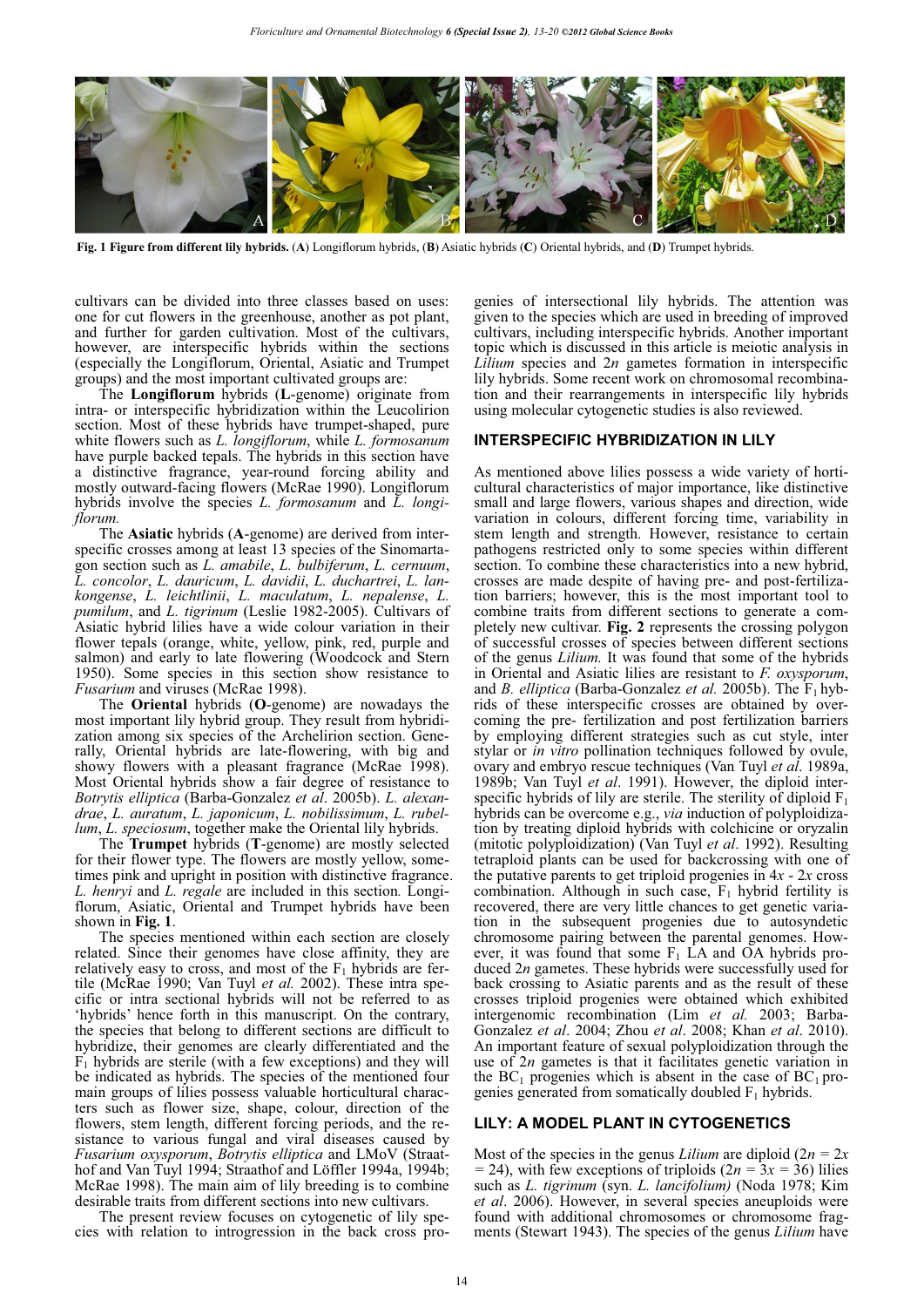

**Fig. 2 Crossing polygon of the genus** *Lilium* **including all the successful crosses of species between different sections of the genus** *Lilium* **developed at Plant Research International, Wageningen University and Research Centre, The Netherlands.** In this figure, the connection between the Asiatic, Trumpet, and Oriental hybrid groups (large circles) are shown by solid lines. In successful intra-sectional crosses between species (ellipses) of different sections (large circles) the arrows point towards the female parent. The dotted lines within each section pointed (arrow heads) towards the main section (AS, O, LO and T). Abbreviations: AL: *L. alexandrae*; AM: *L. amabile*; AMO: *L. amoenum*; AS: Asiatic hybrids; AU: *L. auratum*; BAK: *L. bakerianum*; BU: *L. bulbiferum*; CA: *L. candidum*; CAN: *L. canadense*; CE: *L. cernuum*; CH: *L. chalcedonicum*; CO: *L. concolor*; DAU: *L. dauricum*; DAV: *L. davidii*; DU: *L. duchartrei*; FO: *L. formosanum*; HA: *L. hansonii*; HE: *L. henryi*; JA: *L. japonicum*; KE: *L. kelloggii*, LA: *L. lankongense*; LEI: *L. leichtlinii*; LO: *L. longiflorum*; LOP: *L. lophophorum* MA: *L. martagon*; MAC: *L. macklinae* MI: *L. michiganense*; MO: *L. monadelphum*; NEP: *L. nepalense*; NO: *L. nobilissimum*; OXY: *L. oxypetalum*; O: Oriental hybrids; PA: *L. pardalinum*; PU: *L. pumilum*; RE: *L. regale*; RU: *L. rubellum*; SA: *L. sargentiae*; SEM: *L. sempervivoideum*; SP: *L. speciosum*; SU: *L. sulphureum*; T: trumpet hybrids, TI: *L. tigrinum*; TS: *L. tsingtauense* (Khan 2009).

probably the largest genomes among plants, almost a 250 fold larger amount of DNA than the *Arabidopsis* genome (Bennett and Smith 1976, 1991; Bennett *et al*. 2003; Leitch *et al*. 2007). *Lilium* chromosomes are exceptionally large and have proved to be outstanding material for cytogenetic research for more than a century. Since Strasburger's paper on the chromosomes of *Lilium* (Strasburger 1880), many studies have been published on the morphology of lily chromosomes. For example, basic studies on chromosome identification and karyotype analysis (Stewart 1947; Noda 1991), chiasma formation and crossing-over (Mather 1940; Brown and Zohary 1955; Fogwill 1958), and time and duration of female meiosis (Bennett and Stern 1975) were conducted. Later on, different techniques for longitudinal differentiation of chromosomes such as C- and Q banding were used to study the chromosome structure of different *Lilium* species (Holm 1976; Von Kalm and Smyth 1984; Smyth *et al*. 1989). Silver staining has been used for detecting nucleolar organizing regions (Ag-NORs) (Von Kalm and Smyth 1980, 1984; Smyth *et al*. 1989, 1991). Detailed karyotypes have been constructed for many lily species and cultivars on the basis of chromosome arm lengths, C-banding, AgNO<sub>3</sub> staining, fluorescence banding (PI-DAPI, CMA3), together with fluorescence *in situ* hybridization (FISH) with the 5S and 45S rDNA sequences as probes (Lim *et al.* 2001b; Siljak-Yakovlev *et al*. 2003; Marasek *et al*. 2005).

The karyotype is the phenotypic aspect of the chromosome complement as seen at mitotic metaphase. Comparative karyotype analysis of related species has traditionally been used to describe patterns and directions of chromosomal evolution within a group and to infer the evolutionary role that such karyotype changes may have played (Zhang *et al*. 2008). A description of the karyotype typically includes the chromosome number, the absolute and/or relative length of chromosomes (reflecting genome size), the position of primary and secondary constrictions (Levan *et al.* 1964), the distribution of material with different staining properties (Stebbins 1971; Stace 2000; Levin 2002; Lysak and Lexer 2006) and the degree of symmetry. A symmetrical karyotype is characterized by mainly metacentric and sub-metacentric chromosomes of approximately equal size. Changes leading to an asymmetric karyotype can arise by shifts in centromere position towards the telomere (intrachromosomal) and/or by the addition or deletion of chromatin from some but not all chromosomes, leading to differences in size between the largest and smallest chromosomes (interchromosomal). Different cytogenetic studies have been made in *Lilium* species; for example, Siljak-Yakovlev *et al.* (2003) studied three related and taxonomically close diploid species of the genus *Lilium* (*L. pyrenaicum*, *L. pomponium* and *L. carniolicum*), for chromosomal differentiation, using fluorochrome banding and fluorescence *in situ* hybridization (FISH), and for genome size and GC (guanine and cytosine) percentage using flow cytometry. Muratović et al. (2005) used different cytogenetic techniques for interspecific differentiation between *L*. *bosniacum* and *L. carniolicum*. Recently a large-scale analysis of karyotype was done to determine the patterns of chromosome evolution in the family Liliaceae (Peruzzi *et al*. 2009). Sultana *et al*. (2010) employed FISH and GISH approaches to elucidate inter-specific relationships among wild *Lilium* species distributed in Korea. It was found that 5S rDNA site was located adjacent to 45S rDNA in *L. distichum*, *L. hansonii*, and *L. tsingtauense.* Furthermore, GISH analysis using genomic DNA probes detected strong hybridization of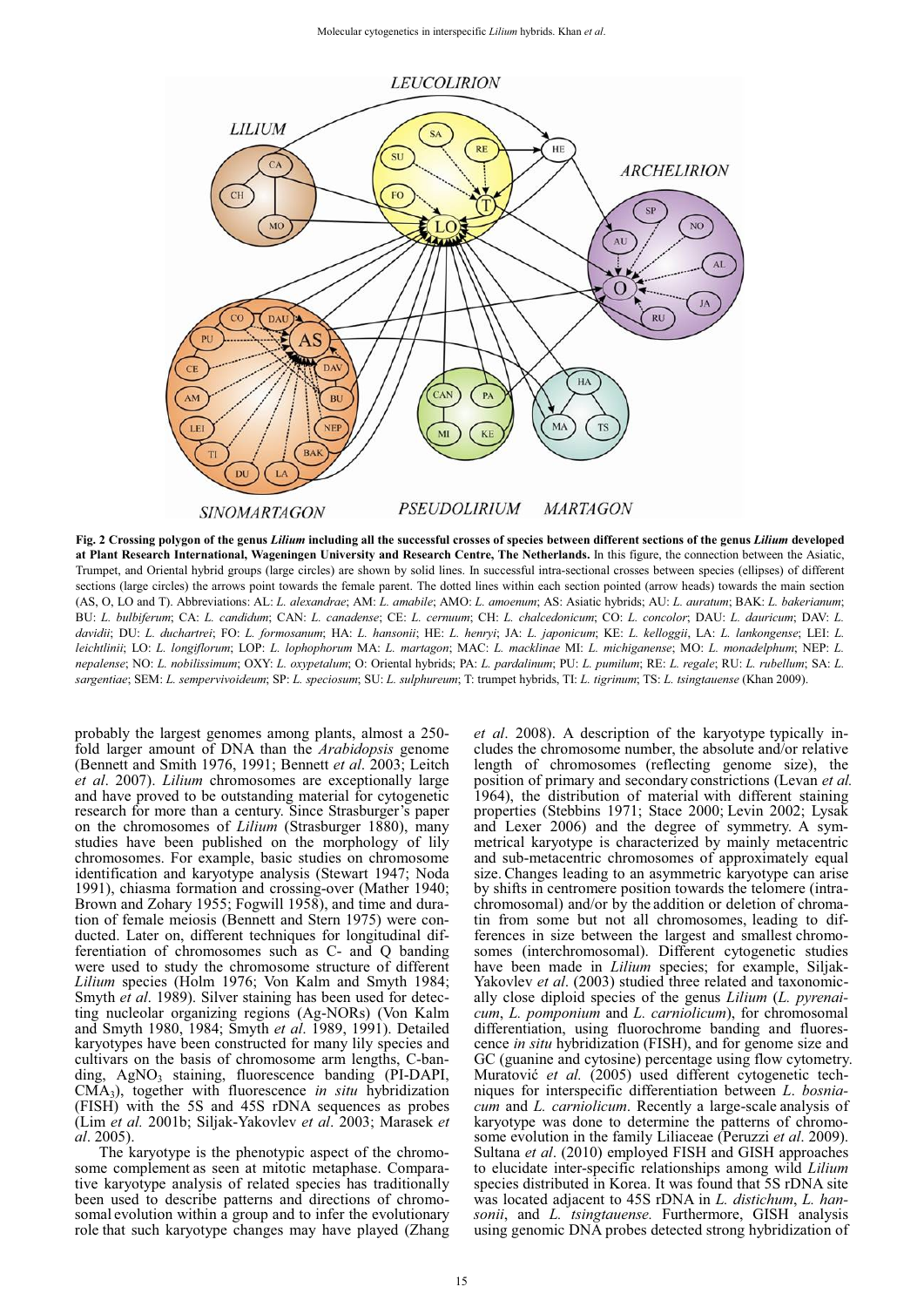

**Fig. 3 An illustration of the meiotic process and three restitution mechanisms of 2***n* **gametes formation in interspecific lily hybrids.** The black and gray chromosomes represent Longiflorum and Asiatic genomes respectively.

genomes between diploid and triploid *L. lancifolium* (syn. *L. tigrinum*) species, demonstrating that triploid plants were derived from diploid parents.

#### **MEIOSIS AND CYTOGENETIC EVALUATION OF 2***N* **GAMETE FORMATION IN INTERSPECIFIC LILY HYBRIDS**

Chromosome pairing, crossing-over and the distribution of chromosomes are the most important events during meiosis (Sybenga 1975). The outcome of these events leads to the formation of different types of gametes in interspecific lily hybrids. Despite the obvious genetic differentiation of chromosomes of these lily hybrids, homoeologous chromosomes occasionally pair and recombine in meiosis (Lim *et al*. 2001a; Barba-Gonzalez *et al*. 2004; Zhou 2007). Recently it was found that in diploid  $F_1$  interspecific LA hybrids the meiosis seems to be regular, with a high frequency of bivalent formation (Zhou 2007). This normal meiosis resulted in the formation of diploid  $BC_1$  progenies with homoeologous recombination (Khan *et al*. 2009b). Despite regular meiosis their fertility is still to be investigated further.

The products of meiosis are dependent on chromosome pairing at metaphase I and chromosome distribution at anaphase I. If all of the homoeologous chromosomes pair then normal meiosis occurs and four haploid gametes are produced. When homoeologous chromosomes fail to pair,

first division restitution (FDR) can occur resulting in two 2*n* FDR gametes formation. In case of second division restitution (SDR) first meiotic division occurs normally i.e., chromosomes divide reductionally and cytokinesis occurs giving rise to two SDR, 2*n* gametes. However, if some of the bivalents disjoin reductionally and some of the univalents divide equationally at anaphase I, such meiosis leads to indeterminate meiotic restitution (IMR) and produces two 2*n* IMR gametes. These three types of gametes have been reported in lily interspecific hybrids (Lim *et al*. 2001a, 2004). The mechanism of 2*n* gamete formation with a single pair of chromosome assortment is illustrated in the **Fig. 3**.

2*n* gametes are useful for different reasons. They are used to overcome  $F_1$  sterility. But more importantly, the use of 2*n* gametes can facilitate intergenomic recombination in the subsequent progenies. Because in lily interspecific hybrids FDR, SDR and IMR occur, the resulting genetic consequences of using 2*n* gametes will be different. One of the important pre-requisites for genetic variation is the occurrence of intergenomic recombination. Thus, in the absence of intergenomic recombination, an allotetraploid gives rise to identical 2*n* gametes without any potential for genetic variation. On the contrary, intergenomic recombination is most likely to occur in the diploid hybrid during restitutional meiosis and has the potential to produce considerable genetic variation as illustrated in **Fig 3**. In the case of FDR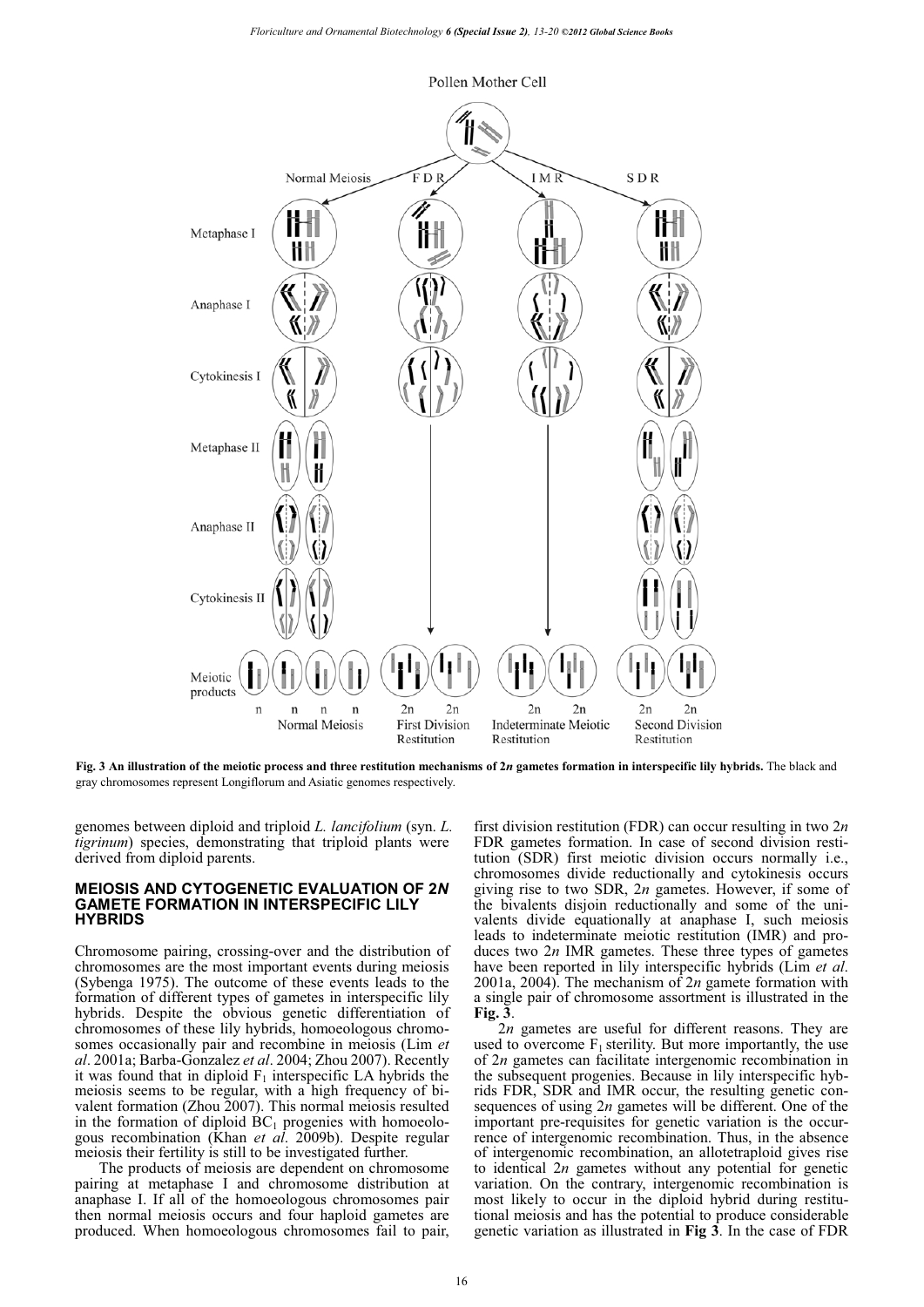and IMR derived triploids it is possible to achieve homozygosity for the recessive loci (nulliplex condition). In case of FDR when there is a single crossover, then heterozygosity is attained to the proximal segment and homozygosity retained in the distal segment. In case of SDR, the homozygosity for the proximal segment while heterozygosity retained in the distal segment (**Fig. 3**).

It was found that most of the LA and OA hybrids have possibilities to produce a high frequency of aneuploid gametes and a relatively small amount of balanced 2*n* gametes. However few LA hybrids were shown to produce *n* gametes as well (Khan *et al*. 2009a). This high percentage of aneuploid gametes is probably responsible for the sterility of the  $F_1$  hybrids. Based on the homoeologous distribution at anaphase I, the  $F_1$  LA hybrids have more potential to produce IMR 2*n* gametes than FDR 2*n* gametes (Zhou 2007). However, it was found that most of the  $BC_1$  progenies result from FDR 2*n* gametes and less from IMR 2*n* gametes (Lim *et al*. 2001a; Barba-Gonzalez *et al*. 2005a; Zhou *et al*. 2008). It might be argued that FDR 2*n* gametes have better viability than IMR 2*n* gametes due to the balanced chromosomal composition.

Production of 2*n* gametes is influenced by environmental factors like temperature (Bretagnolle and Thompson 1995; Ramsey and Schemske 1998) and their production can be enhanced by using certain chemicals like colchicine (Wu *et al.* 2007) or treating flower buds with  $N_2O$  (Barba-Gonzalez *et al.* 2006; Akutsu *et al*. 2007). More recently, Kitamura *et al.* (2009) found that  $N_2O$  mediates polyploidization by inhibiting microtubule polymerization, but not actin filament formation, during microsporocyte meiosis in *Lilium.*

## **MOLECULAR CYTOGENETIC APPROACH IN**  *LILIUM* **BREEDING**

The  $F_1$  hybrids that display attractive combinations of parental characteristics are used for selection and successive stabilization of hybrid genomes by employing intercross or backcross strategies. Some of the resulting genotypes, which are of interspecific origin, have already been registered as cultivars. The ability to produce interspecific hybrids between *L. longiflorum ×* Asiatic (LA), Oriental *×*  Asiatic (OA), Oriental *×* Trumpet (OT), and *L. longiflorum ×* Oriental (LO) and the commercial success of these interspecific hybrids stimulated research on the structure and behavior of their genomes. The genetic material of *Lilium* can be investigated in detail by using molecular cytogenetic techniques such as fluorescence *in situ* hybridization (FISH) and genomic *in sit*u hybridization (GISH) by applying specific DNA sequences as probes (Schwarzacher 2003) or total genomic DNA as probes (Schwarzacher *et al*. 1989), respectively. Due to the fact that the genomes of interspecific lily hybrids are distant enough at the DNA level, GISH technique enables the discrimination of parental genomes in hybrids and identification of the sites of genomic recombination (Marasek *et al*. 2004; Barba-Gonzalez *et al*. 2005a, 2005b; Zhou *et al*. 2008). Chromosome banding and FISH have been applied for identification of particular chromosomes and karyotype construction of *L. longiflorum* and *L. rubellum* (Lim *et al*. 2001b). GISH has been used extensively in lily to recognize the three most common genomes of *Lilium viz*. Longiflorum (L), Asiatic (A) and Oriental (O) and to study the recombinant chromosomes in the  $BC_1$  and  $BC_2$  progenies of LA and OA hybrids (Karlov *et al*. 1999; Lim and Van Tuyl 2002; Lim *et al*. 2003; Barba-Gonzalez *et al.* 2004, 2005b; Zhou *et al.* 2008). Furthermore, this technique is also employed to study the mechanisms of 2*n* gamete formation in interspecific hybrids of LA and OA (Lim *et al.* 2001a; Barba-Gonzalez *et al*. 2004, 2005a). GISH has been successfully employed to determine the potential of analytic breeding in interspecific lily LA hybrids (Khan *et al*. 2009a). Recently, Khan *et al*. (2009a) constructed a chromosomal recombination map of three genomes of lilies (Longiflorum, Asiatic and Oriental)

based on GISH analysis. So the characterization of genome composition by GISH may play an important role in selecting potentially useful hybrids during early stages of breeding. Moreover, the high frequency of intergenomic recombination can be detected by GISH in interspecific lily hybrids. This method is an attractive tool for introgression breeding and cytogenetic mapping of traits of interest.

In crosses involving a diploid  $F_1$  hybrid that produces 2*n* gametes with a diploid cultivar that produces normal *n* gametes, the progeny is expected to be triploid. In crosses involving both parents producing 2*n* gametes, tetraploid progeny is possible. Analyses of the progeny of LA hybrids producing functional 2*n* gametes, obtained by crosses with diploid Asiatic (A) cultivars, showed that most of the progeny obtained was triploid as expected and considerable amounts of intergenomic recombination had occurred (Lim *et al*. 2003; Zhou *et al.* 2008). Based on GISH analysis it was found that  $BC_1$  progenies in LA hybrids obtained from functional 2*n* gametes exhibited more homoeologous recombination as compared to the progenies obtained by somatic chromosome doubling to overcome  $F_1$  sterility (Lim *et al*. 2001a). Similarly, when OA hybrids producing functional 2*n* gametes were backcrossed with diploid Asiatic cultivars they also produced triploid progenies with a certain amount of intergenomic recombination (Barba-Gonzalez *et al*. 2005a). Generally such allotriploid hybrids cannot be used in breeding because of their sterility. However, it has been demonstrated that some triploid hybrids can produce aneuploid and euploid (*x*, 2*x* and 3*x*) gametes and have been successfully used to produce progenies in many different interspecific lily hybrids (Lim *et al*. 2003; Barba-Gonzalez et al. 2006; Proscevičius et al. 2007; Khan *et al*. 2009a). Furthermore, triploid hybrids might have contributed to the origin of a majority of new polyploids in nature (Husband 2004). In the case of *Lilium*, triploid ALA hybrids derived from 2*n* gametes, were successfully used in crosses and it has been shown that the recombinant chromosomes can be transmitted to the progeny. Crosses of these triploids with diploids and tetraploids produced aneuploid or near diploid and pentaploid progenies, respectively (Lim *et al*. 2003). Khan *et al.* (2009b) also used triploid LA hybrids obtained from functional 2*n* gametes and crossed with a diploid Asiatic cultivar. Here in case of 3*x* - 2*x* and in the reciprocal cross  $(2x - 3x)$ , diploid progenies were obtained indicating the production of balanced *n* gametes by triploid cultivars. Obviously, in diploids obtained from 2*x* - 3*x* crosses one should expect the occurrence of genotypes with alien chromosome additions as well as substitutions which are valuable for creating novel genetic variation. Thus, the creation of polyploids from the progenies of such hybrids obtained from crosses between the species from different sections with the use of 2*n* gametes might have been rewarding with a higher degree of genetic variation.

## **AN ILLUSTRATIVE EXAMPLE OF INTROGRESSION BREEDING**

An attractive aspect that has emerged in recent years is the prospect of breeding lily at the diploid level in spite of the hybrids being of interspecific origin (Khan *et al*. 2009b). It was found that some  $F_1$  hybrids not only produced 2*n* gametes but also normal *n* gametes. This provides unique opportunities for generating allotriploid  $(2n = 3x = 36)$  as well as diploid  $(2n = 2x = 24)$  BC<sub>1</sub> progenies from backcrossing LA hybrids to Asiatic parents. Some diploid and triploid BC LA hybrids also had normal meiosis and gave rise to *n* gametes. The initial attempts indicated that it might be possible to generate fairly large numbers of diploid  $BC<sub>1</sub>$ and  $BC_2$  progenies from the LA hybrids. **Fig. 4** shows the diploid, triploid LA and triploid OA hybrids obtained from the functional *n* and 2*n* gametes.

Intergenomic recombination and introgression was also estimated in the progeny of sib-mated LA hybrids (Khan *et al*. 2010). In this case both parents had contributed gametes with the somatic number of chromosomes (i.e., 2*n* - 2*n*).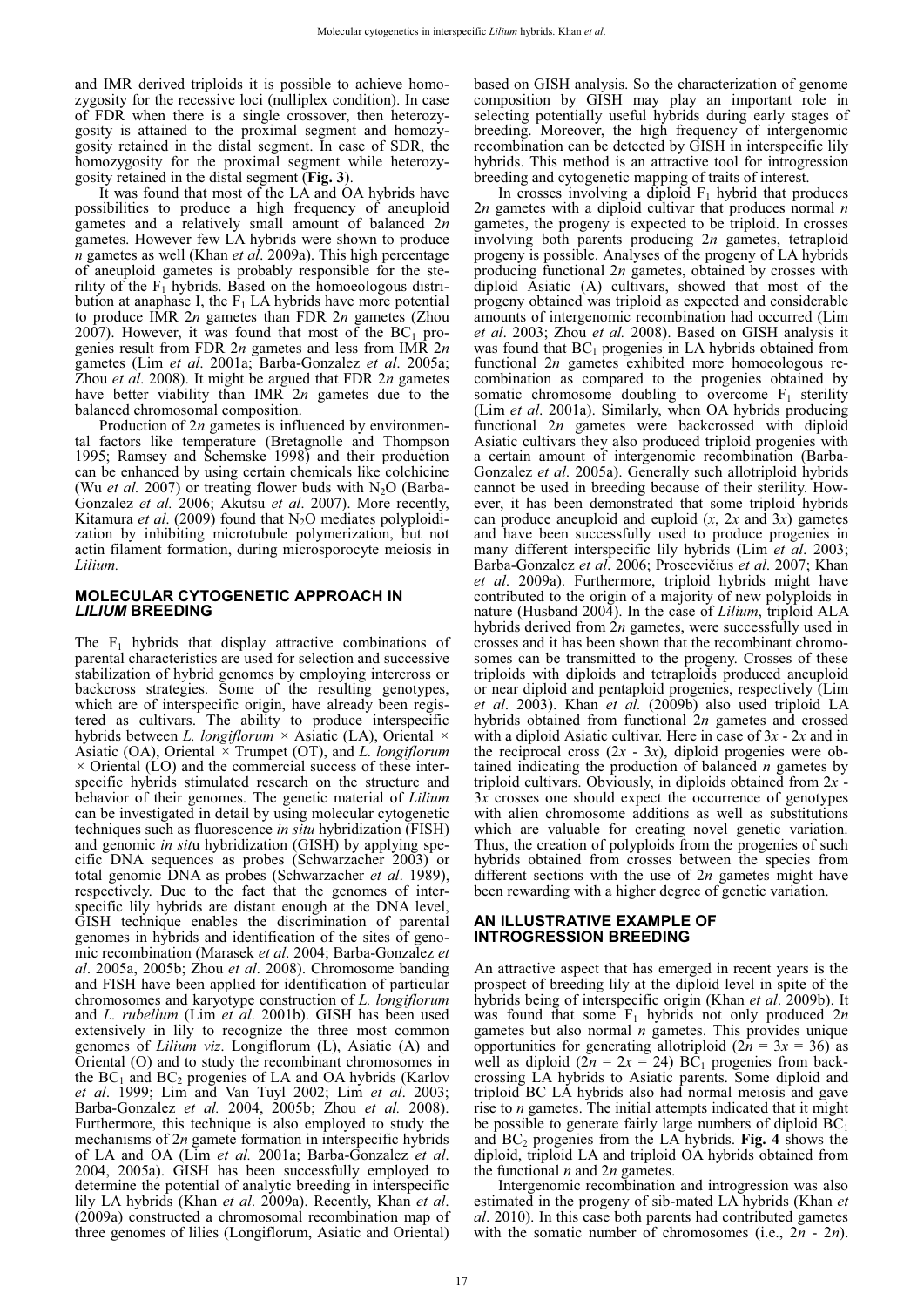

**Fig. 4 Somatic metaphase chromosomes of BC1 progenies of LA and OA hybrids showing recombination sites on different chromosomes after GISH (arrows).** (A) A triploid  $(2n = 3x = 36)$  BC<sub>1</sub> progeny of LA hybrid (LAA, 066994-3) with 49 recombination sites (arrows). Inset: a recombinant chromosome showing 8 recombination sites in BC1 LA hybrid (062071-2). **(B)** A diploid  $(2n = 2x = 24)$  BC<sub>1</sub> progeny of LA hybrid (LAA, 066828-5) with 8 recombination sites (arrows). (C) A triploid  $(2n = 3x = 36)$  BC<sub>1</sub> progeny of OA hybrid (AOA, 022605-24) with 7 recombination sites (arrows). Blue colour represents the Asiatic genome while green colour indicates the Longiflorum genomes. Reproduced from **Khan N, Barba-Gonzalez R, Ramanna MS, Visser RGF, Van Tuyl JM** (2009a) Construction of chromosomal recombination maps of three genomes of lilies (*Lilium*) based on GISH analysis. *Genome* **52**, 238-251, ©2009, with kind permission of Canadian Science Publishing (NRC Research Press), Ottawa.

GISH was applied to access the intergenomic recombination in the resulted progenies. Based on these results it is revealed that bilateral sexual polyploidization through 2*n* gametes could successfully be carried out in interspecific lily (*Lilium*) hybrids to produce allotetraploid genotypes. Such tetraploids were obtained for the first time in interspecific lily hybrids. Being allotetraploids, they are expected to be fertile and be used repeatedly in crossing to get tetraploid or triploid progenies by overcoming the disadvantage of restoring fertility using various spindle inhibitors like oryzalin and colchicine (Van Tuyl *et al*. 1992) which promotes autosyndetic chromosome pairing amongst the parental genomes.

# **CYTOGENETIC MAPPING OF DIFFERENT LILY GENOMES**

In *Lilium*, unfortunately there are no complete single or double chromosome substitution lines available (Lim *et al*. 2003; Barba-Gonzalez *et al*. 2006; Xie *et al*. 2010) which would permit comprehensive studies of the genetic control of desirable horticultural characters except in few cases. Furthermore, the molecular mapping in *Lilium* is hindered by its large genome which is mostly comprised of highly repetitive DNA sequences (Bennett *et al.* 2003; Leitch *et al*. 2007). So no high density genetic and physical maps are available to localize the genes or markers linked to such genes for specific traits. However, Shahin *et al*. (2011) have developed a molecular map including map positions of quantitative trait loci (QTL) for various ornamental traits and diseases resistances. Khan *et al*. (2009a) investigated that manipulation of genomes in lily could be facilitated by molecular cytogenetic techniques of individual chromosomes. The potential of 2*n* gametes in interspecific lily hybrids, considerable frequency of homoeologous recombination and easy discrimination of parental genomes in hybrids by GISH created a new strategy for mapping, called 'the cytomolecular mapping'. Based on GISH, recombination sites were identified in BC progenies LA and OA hybrids and were mapped on 12 different chromosomes in the A, L and O genomes (**Fig. 5**). The availability of crossing over points, which are also called recombination sites, permits comprehensive studies of the chromosomal recombination and the localization of the introgressed segments in different backgrounds of interspecific lily hybrids. In this study mostly triploid progenies derived from functional 2*n* gametes with recombinant chromosomes were mapped. It was found that recombination sites were asymmetrically distributed on different chromosomes of three genomes. Furthermore, Hwang *et al*. (2010) reported the construction of a chromosome 1 specific library of *L. tigrinum*. As such, the essential components needed to integrate the physical and genetic map become available.

# **CONCLUSION AND FUTURE PERSPECTIVES**

An extensive molecular cytogenetic approach has been done to elucidate the genome composition of lily hybrids as well as the nature of the production of 2*n* gametes and ability of the homoeologous chromosomes to pair and recombine. As the hybrids consist of distantly related species, the parental genomes can be easily discriminated by GISH. This means that every single recombination event can be visualized and as such, easily perpetuated for detailed analyses (Khan *et al*. 2009a). This system is not so commonly available in any other plant species. Therefore, it may be expected that cytogenetics of lily hybrids will remain in the center of attention of lily breeders as well as scientists for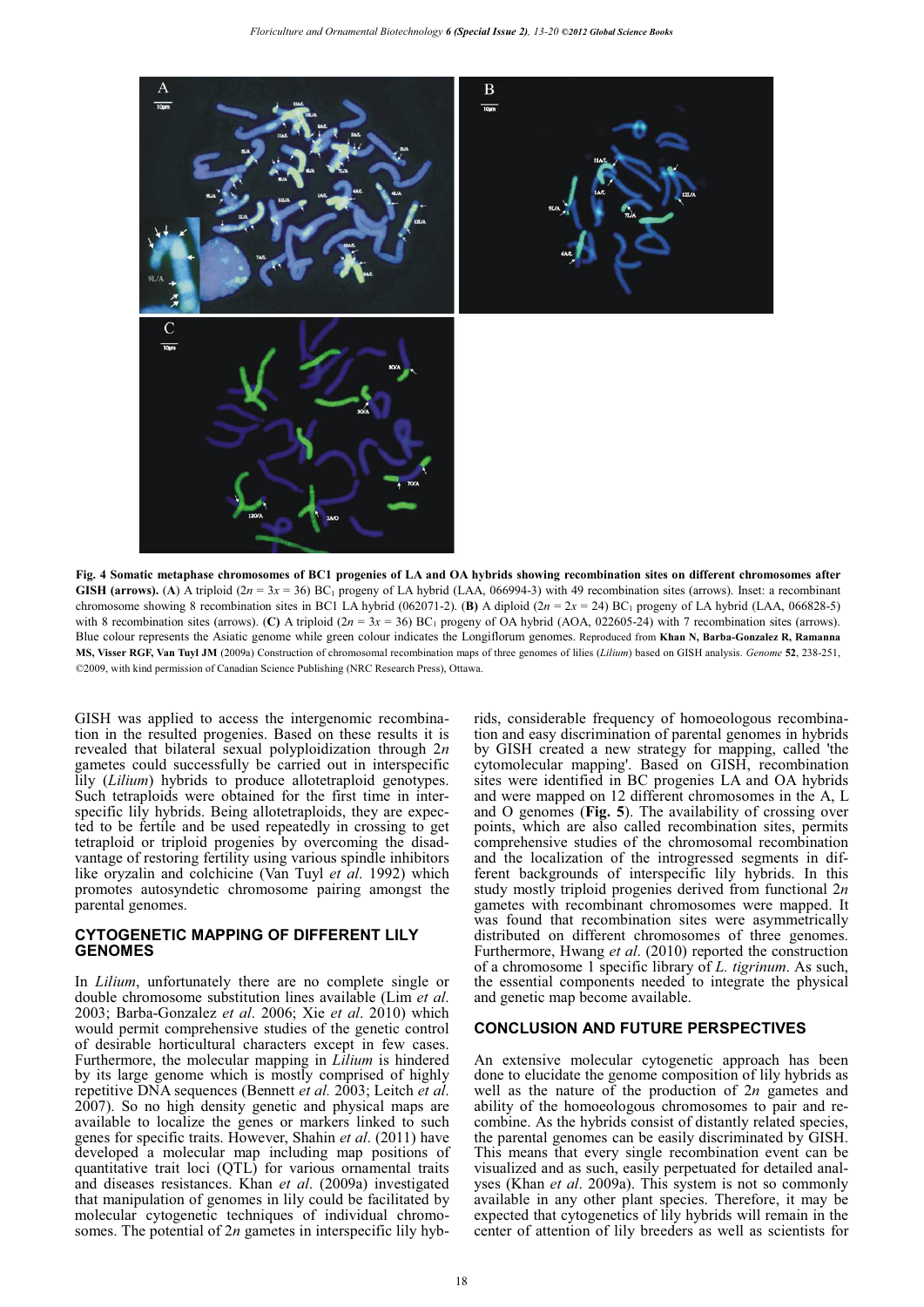

**Fig. 5 Four chromosomal recombination maps resulting from the analysis of BC progenies of LA and OA hybrids**. (**A)** Longiflorum (A); (**B)** Oriental (A) (**C)** Asiatic (L) and (**D)** Asiatic (O)- the recombination partner in each is given in parenthesis. Reproduced from **Khan N, Barba-Gonzalez R, Ramanna MS, Visser RGF, Van Tuyl JM** (2009a) Construction of chromosomal recombination maps of three genomes of lilies (*Lilium*) based on GISH analysis. *Genome* **52**, 238-251, ©2009, with kind permission of Canadian Science Publishing (NRC Research Press), Ottawa.

fundamental research. As some of the  $F_1$  intersectional hybrids facilitates intergenomic recombination leading to genetic variation and generate polyploids with introgressed chromosome segments. There is a need to explore more  $F_1$ hybrids producing 2*n* gametes. Furthermore, the diploid and triploid  $BC_1$  progenies could be readily used for further crosses and the recombinant chromosomes will be transmitted to the progeny assuring introgression of the alien chromosomes or chromosome segments. However, the impact of lily hybrids and progress in their breeding contrasts with a rather poor knowledge of their genome structure and behavior on a molecular basis. Lily may require advanced tools of genomics and biotechnology for its genomic structure analysis.

## **REFERENCES**

- **Akutsu M, Kitamura S, Toda R, Miyajima I, Okazaki K** (2007) Production of 2*n* pollen of Asiatic hybrid lilies by nitrous oxide treatment. *Euphytica* **155**, 143-152
- **Barba-Gonzalez R, Lokker BH, Lim K-B, Ramanna MS, Van Tuyl JM**  (2004) Use of 2*n* gametes for the production of sexual polyploids from sterile Oriental × Asiatic hybrids of lilies (*Lilium*). *Theoretical and Applied Genetics* **109**, 1125-1132
- **Barba-Gonzalez R, Lim K-B, Ramanna MS, Visser RGF, Van Tuyl JM**  (2005a) Occurrence of  $2n$  gametes in the F<sub>1</sub> hybrids of Oriental  $\times$  Asiatic lilies (*Lilium*): Relevance to intergenomic recombination and backcrossing. *Euphytica* **143**, 67-73
- **Barba-Gonzalez R, Miller CT, Ramanna MS, Van Tuyl JM** (2006) Nitrous oxide (N<sub>2</sub>O) induces 2*n* gametes in sterile  $F_1$  hybrids of Oriental  $\times$  Asiatic lilies (*Lilium*) and leads to intergenomic recombination*. Euphytica* **148**, 303- 309
- **Barba-Gonzalez R, Ramanna MS, Visser RGF, Van Tuyl JM** (2005b) Intergenomic recombination in F1 lily hybrids (*Lilium*) and its significance for genetic variation in the BC<sub>1</sub> progenies as revealed by GISH and FISH. *Genome* **48**, 884-894
- **Bennett MD, Stern H** (1975) The time and duration of female meiosis in *Lilium*. *Proceedings in Royal Society London Series B, Biological Sciences* **188**, 459-475
- **Bennett MD, Smith JB** (1976) Nuclear DNA amounts in angiosperms. *Philosophical Transactions of the Royal Society of London Series B* **274**, 227-274
- **Bennett MD, Smith JB** (1991) Nuclear DNA amounts in angiosperms. *Philosophical Transactions of the Royal Society of London Series B* **334**, 309-345
- **Bennett MD, Leit**c**h IJ, Pri**c**e HJ, Johnston JS** (2003) Comparisons with *Caenorhabditis* (~100 Mb) and *Drosophila* (~175 Mb) using flow cytometry show genome size in *Arabidopsis* to be ~157 Mb and thus ~25% larger than the Arabidopsis genome initiative estimate of ~125 Mb*. Annals of Botany* **91**, 547-557
- **Bretagnolle F, Thompson JD** (1995) Gametes with the somatic chromosome number: Mechanisms of their formation and role in the evolution of autopolyploid plants. *New Phytologist* **129**, 1-22
- **Brown SW, Zohary D** (1955) The relationship of chiasmata and crossing over in *Lilium formosanum*. *Genetics* **40**, 832-849
- **Comber HF** (1949) A new classification of genus *Lilium*. *Lily Yearbook, Royal Horticulture Society* **13**, 86-105
- **De Jong PC** (1974) Some notes on the evolution of lilies. *Lily Yearbook, North American Lily Society* **27**, 23-28
- **Fogwill M** (1958) Differences in crossing over and chromosome size in the sex cells of *Lilium* and *Fritillaria. Chromosoma* **9**, 493-504
- **Holm PB** (1976) The C and Q banding patterns of the chromosomes of *Lilium longiflorum* (thunb.). *Carl Research Communication* **41**, 217-224
- **Husband BC** (2004) The role of triploid hybrids in the evolutionary dynamics of mixed-ploidy populations. *Biological Journal of Linnean Society* **82**, 537- 546
- **Hwang YJ, Ahn IS, Park IS, Lim KB, Kang SY** (2010) Construction of chromosome #1 specific library of *Lilium tigrinum*. *Acta Horticulturae* **855**,